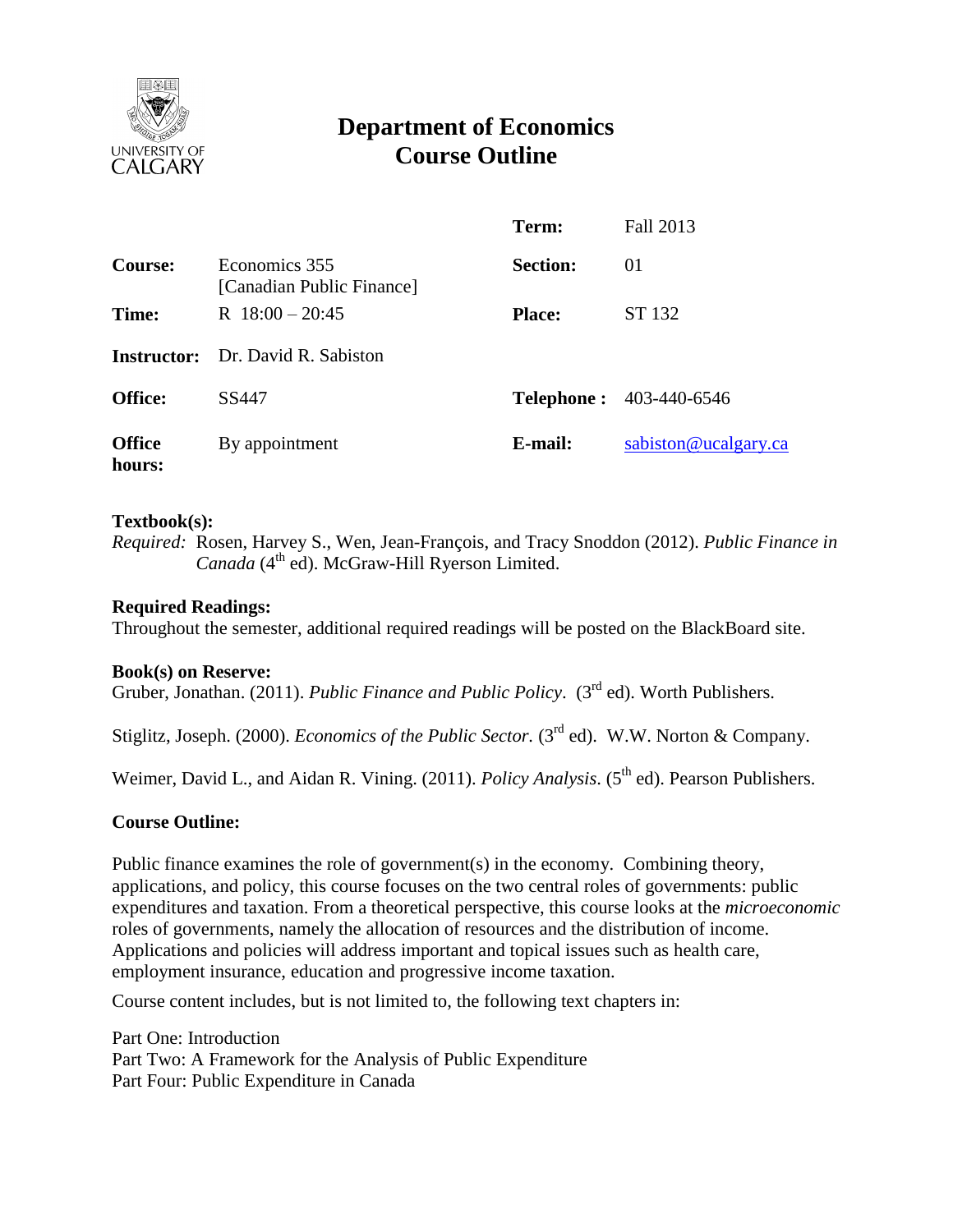# Part Five: A Framework for Tax Analysis Part Six: The Canadian Revenue System

**NOTE:** Depending on time constraints, some topics may be added or deleted.

## **Course Requirements:**

| Assessment                 | Due Date                                   | Value |
|----------------------------|--------------------------------------------|-------|
| Ouiz $#1$                  | October 3, 2013                            | 15%   |
| Quiz $#2$                  | October 24, 2013                           | 15%   |
| Quiz #3                    | November 14, 2013                          | 15%   |
| <b>Group Presentations</b> | November 21, 28, & December 5, 2013        | 25%   |
| <b>Final Examination</b>   | Registrar Scheduled: December 9 - 19, 2013 | 30%   |
|                            |                                            | 100%  |

# *Quizzes*

There will be three quizzes throughout the term; each quiz will be 60 minutes in length and may consist of theoretical, mathematical, graphical, applied, and/or "readings" questions. *Make-up quizzes will not be given*. In cases of documented illness, documented family emergency, or documented religious observance, the weight of the quiz will be equally divided between remaining quizzes (or allotted to the final examination in the case of quiz #3).

# *Group Presentation*

Groups (minimum of three and maximum of four) will present a topic dealing with a (Canadian) public finance issue at the end of the semester. The framework, expectations, and content of these presentations will be discussed in class.

#### *Final Exam*

The final exam is cumulative and is 2 hours as scheduled by the Registrar's office. More information will be provided towards the end of the term.

# **Blackboard:**

I use the course BlackBoard site to post announcements and readings as well as the solutions to the quizzes. Students are responsible for monitoring the BlackBoard site on a regular (i.e., weekly) basis.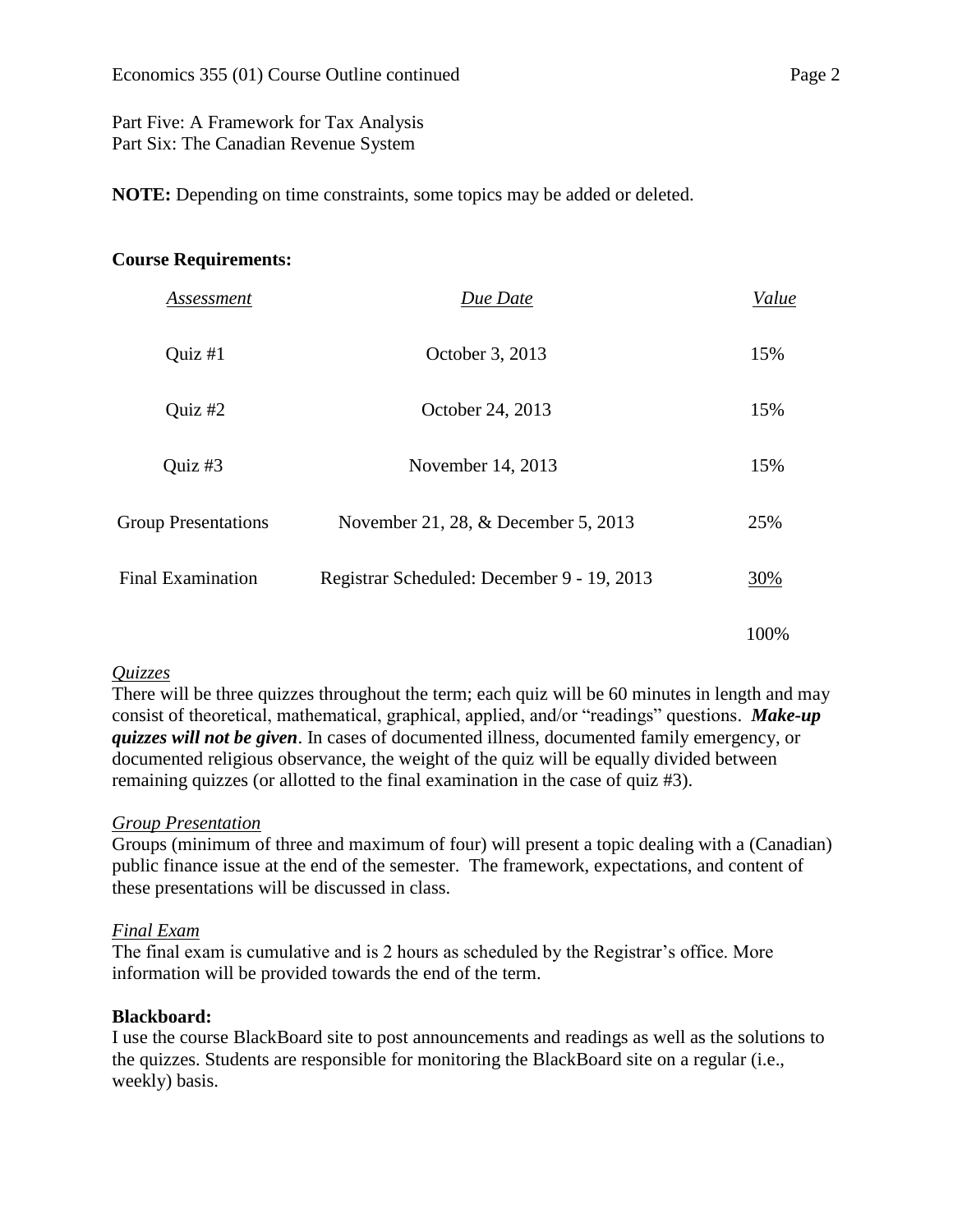# **Grade Determination:**

All assessments are marked on a numerical (percentage) basis and converted to letter grades. The course grade is then calculated using the weights indicated above. As a guide to determining standing, these letter grade equivalencies will generally apply:

|  | $A+ 95-100 B 74-76 C- 60-63$    |  |
|--|---------------------------------|--|
|  | A $88-94$ B- $70-73$ D+ $56-59$ |  |
|  | A- $83-87$ C+ $67-69$ D $50-55$ |  |
|  | $B+$ 77 – 82 C 64 – 66 F 0 – 49 |  |

# **Notes:**

Students seeking reappraisal of an assignment or mid-term examination should discuss their work with the Instructor *within fifteen days* of the work being returned to the class.

It is the student's responsibility to request academic accommodations. If you are a student with a documented disability who may require academic accommodation and have not registered with the Disability Resource Centre, please contact their office at 220-8237. Students who have not registered with the Disability Resource Centre are not eligible for formal academic accommodation. In the Department of Economics, we recommend that all students enrolled in the Fall session, should discuss their needs with the instructor of the course no later than *fourteen (14) days* after the start of this course.

Students' Union Vice-President Academic: Emily Macphail Phone: 403-220-3911 E-mail [suvpaca@ucalgary.ca](mailto:subpaca@ucalgary.ca)

Students' Union Faculty Representative (Arts) Phone: 403-220-3913Office: MSC 251 E-mail [arts1@su.ucalgary.ca](mailto:arts1@su.ucalgary.ca) [arts2@su.ucalgary.ca,](mailto:arts2@su.ucalgary.ca) [arts3@su.ucalgary.ca,](mailto:arts3@su.ucalgary.ca) [arts4@su.ucalgary.ca](mailto:arts4@su.ucalgary.ca)

Society of Undergraduates in Economics (S.U.E.): [www.ucalgary.ca/sue](http://www.fp.ucalgary.ca/econ)

Society of Undergraduates in Economics is a student run organization whose main purpose is to assist undergraduate economics students succeed both academically and socially at the University of Calgary. Services include access to the exam bank, career partnerships with the Career Centre through hosting industry nights and information sessions, recognizing achievements in teaching, and organizing social events for members. They invite you to join by contacting [sue@ucalgary.ca.](mailto:sue@ucalgary.ca)

*Faculty of Arts Program Advising and Student Information Resources*

 Have a question, but not sure where to start? The Faculty of Arts Program Information Centre (PIC) is your information resource for everything in Arts! Drop in at SS102, call